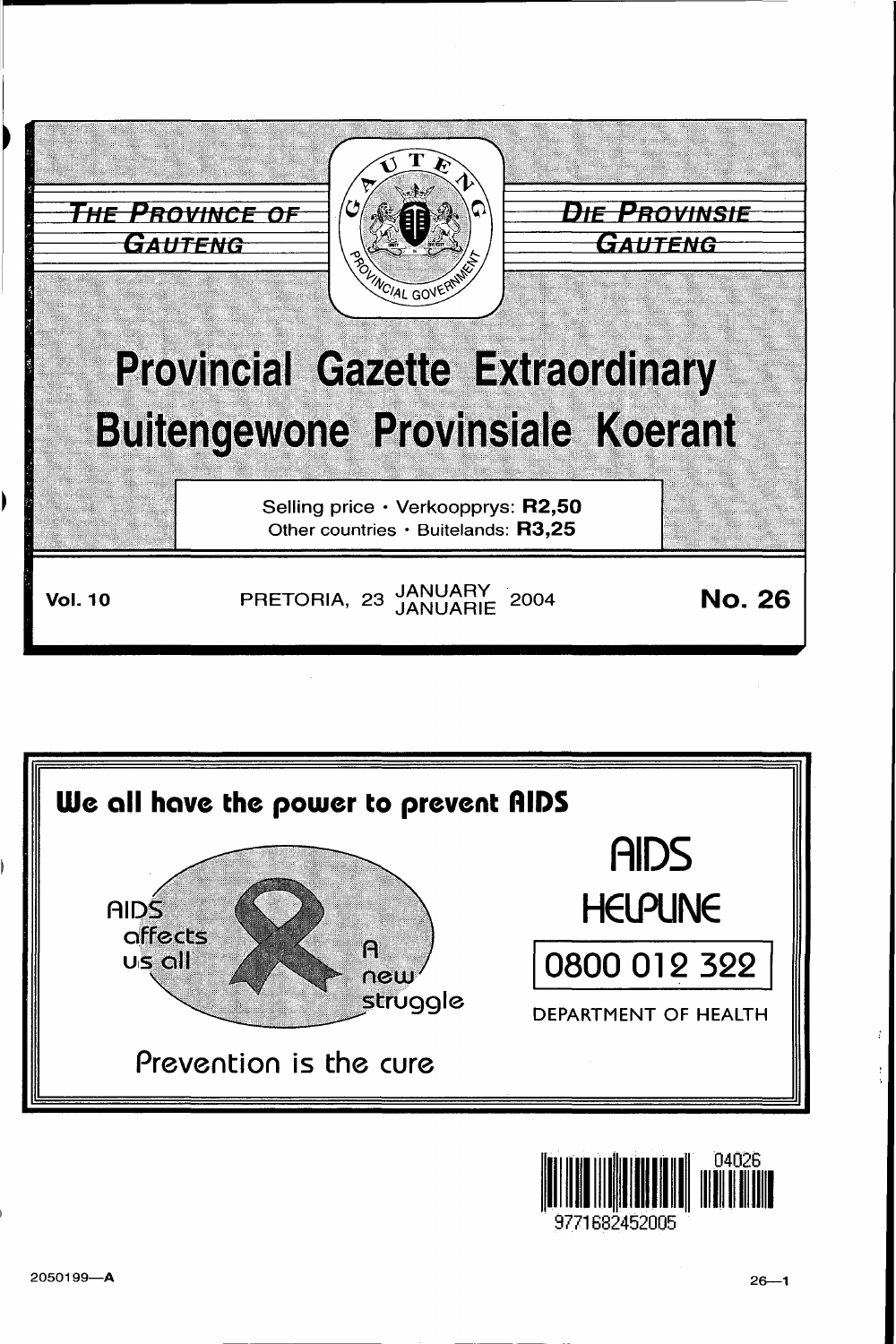No.

il ., ~I

I  $\vert \cdot \vert$ 

# **CONTENTS • INHOUD**

*Page Gazette*  No. No.

# **LOCAL AUTHORITY NOTICES**

| 102 Town-planning and Townships Ordinance (15/1986): Ekurhuleni Metropolitan Municipality: Declaration as an |    |
|--------------------------------------------------------------------------------------------------------------|----|
|                                                                                                              | 26 |
|                                                                                                              | 26 |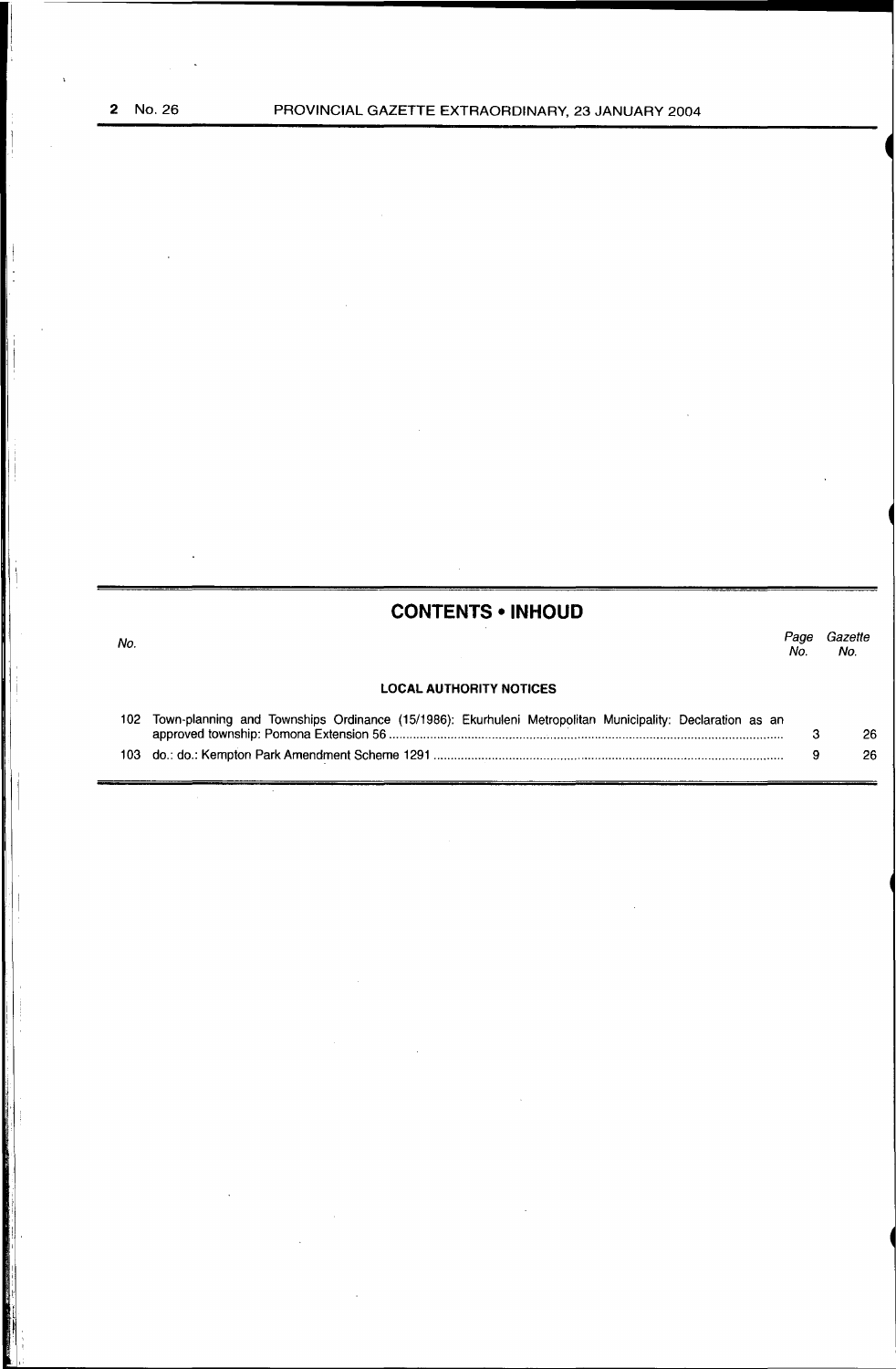# LOCAL AUTHORITY NOTICES

## LOCAL AUTHORITY NOTICE 102

# EKURHULENI METROPOLITAN MUNICIPALITY (KEMPTON PARK SERVICE DELIVERY CENTRE) DECLARATION AS AN APPROVED TOWNSHIP

In terms of Section 103 of the Town Planning and Townships Ordinance, 1986 (Ordinance 15 of 1986), the Ekurhuleni Metropolitan Municipality, Kempton Park Service Delivery Centre hereby declares Pomona Extension 56 Township to be an approved township subject to the conditions set out in the Schedule hereto.

#### SCHEDULE

CONDITIONS UNDER WHICH THE APPLICATION MADE BY LOQUAT INVESTMENTS 496 CC (HEREINAFTER REFERRED TO AS THE APPLICANT/TOWNSHIP OWNER) UNDER THE PROVISIONS OF PARTS A AND C OF CHAPTER 3 OF THE TOWN PLANNING AND TOWNSHIPS ORDINANCE, 1986 (ORDINANCE 15 OF 1986), FOR PERMISSION TO ESTABLISH A TOWNSHIP ON PORTION 261 (A PORTION OF PORTION 15) OF THE FARM RIETFONTEIN 31, REGISTRATION DIVISION I.R. HAS BEEN GRANTED

#### A. CONDITIONS OF ESTABLISHMENT

(1) NAME

The name of the township shall be Pomona Extension 56.

(2) DESIGN

The township shall consist of erven and streets as Indicated on General Plan S.G. No. 8667/2003.

### (3} ENDOWMENT

Payable to the local authority:

The township owner shall, in terms of the provisions of Section 81, as well as Sections 98(2) and (3) of the Town Planning and Townships Ordinance, 1986 pay a lump sum endowment of R30 000 (Thirty Thousand Rand) to the local authority.

This money can be used for the purposes of upgrading any parks.

(4) DISPOSAL OF EXISTING CONDITIONS OF TITLE

All erven shall be made subject to existing conditions and servitudes, if any, including the reservation of rights to minerals, but excluding the following condition which will not be passed on to the owners of erven in the township:

"The original Remaining Extent of Portion A of the farm Rietfontein No\_ 18, District Benoni, measuring as such 1205,8671 hectares (comprising of Portions "C" and *"D"*  now forming portion of Portion "G" of portion "A" of the said farm) held under Certificate of Amended Title No. 488211'924, Portion *uE"* measuring 17,1306 hectares, held under Deed of Transfer No. 3159/1919, and the Remaining Extent measuring as such 236,6626 hectares held under Deed of Transfer No. 3708/17 of which the aforesaid Holding as a portion, is entitled to one half of the water coming out or the fountain (running trom three sources) situate near the We stem Boundary line or tnat portion or the property held under the said Certificate of Amended Title No. 488211924, indicated on the diagram annexed to the said Certificate of Amended Title by figure, a,  $F, b, G, E, o, p, u, t, O$ , and close to the Kaffir Dam namely the dam from which a furrow is led to the windmill and the right to lead the water aforesaid by means of pipes or a water furrow on to the said original Remaining Extent of Portion A, measuring as such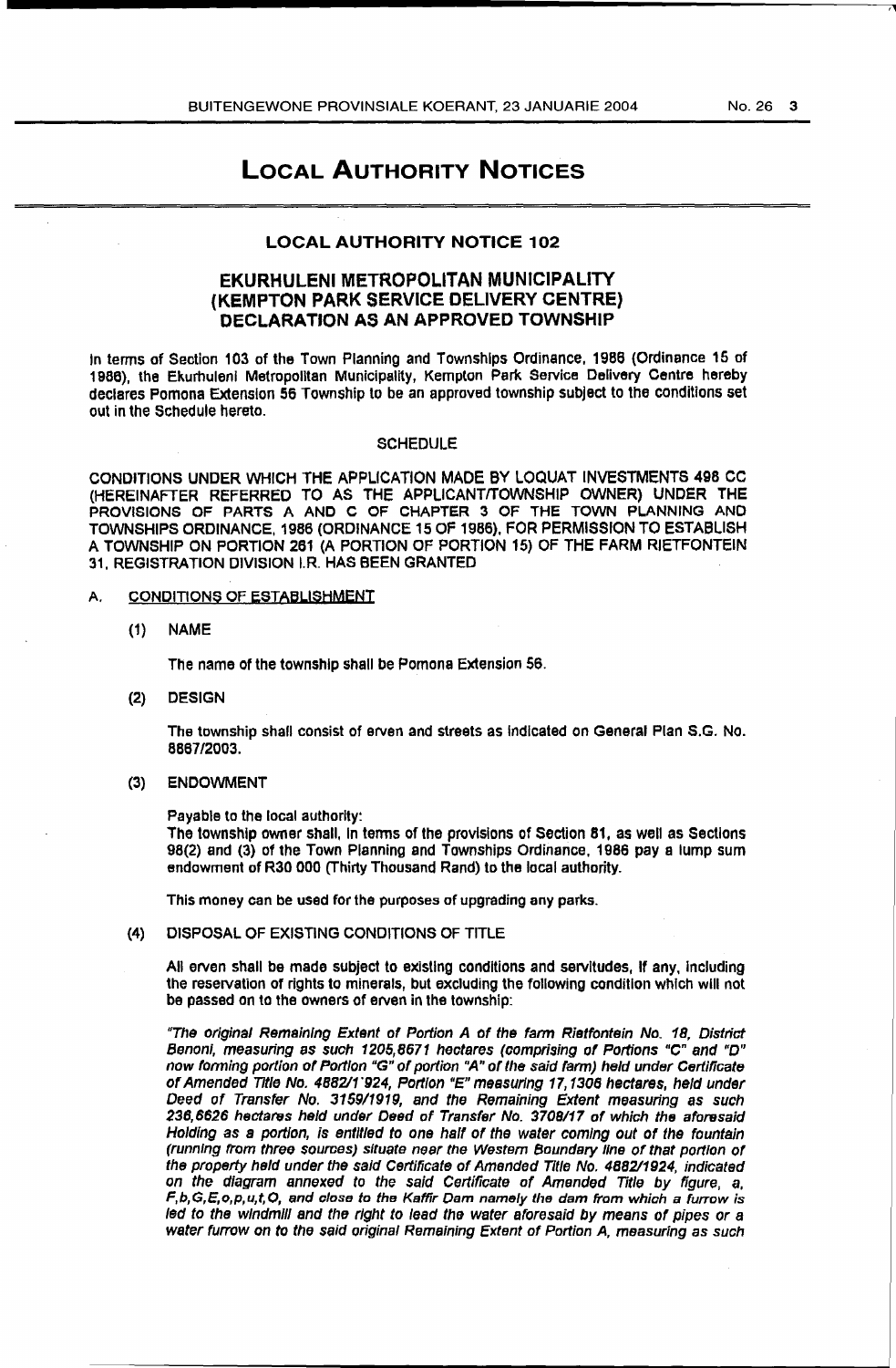1205,8671 hectares, (now comprising as aforesaid), with the further right of access to the fountain and pipes or furrow for the purposes of upkeep and repair."

(5) ACCESS

No Ingress from Stanley Road to the township and no egress to Stanley Road from the township shall be allowed.

- (6) ENGINEERING SERVICES
	- (i) The applicant shall be responsible for the installation and provision of internal engineering services.
	- (il) Once water, sewer and electrical networks nave been installed, same will be transferred to the Local Council, free of cost, who shall maintain these networks (except internal street lights).
	- (iii) The Section 21 company, will be responsible for the maintenance of the internal roads (including storm water) and. the internal street lights (including electrical power usage).

#### (7) DEMOLITION OF BUILDINGS AND STRUCTURES

The township owner shall at his own expense cause all existing buildings and structures situated within the building line reserves, side spaces or over common boundaries to be demolished to the satisfaction of the local authority, when required by the local authority to do so.

#### (8) PRECAUTIONARY MEASURES

The township owner shall at his own expense, make arrangements with the local authority in order to ensure that the recommendations as laid down in the geological report of the township must be complied with and, when required, engineer certificates for the foundations of the structures must be submitted.

#### (9) REMOVAL OF LITTER

The township owner shall at his own expense cause all litter within the township area to be removed to the satisfaction of the local authority, when required by the local authority to do so.

#### (1 0) ACCEPTANCE AND DISPOSAL OF STORM WATER

The Township owner shall arrange for the drainage of the township to fit in with that of the existing road and storm water infrastructure In the vicinity and for all storm water running off or diverted from the roads to be received and disposed of.

(11) TRANSFER OF ERVEN

Erf 1679 shall, at the cost of the township owner, be transferred to Pomona Extension 56 Home Owners Association prior to or simultaneously with the first transfer of any erf.

#### B. CONDITIONS OF TITLE

All erven shall be subject to the following conditions. imposed by the local authority in terms of the provisions of the Town Planning and Townships Ordinance, 1986.

- (1) ERVEN 1638 to 1678
	- (i) The erf Is subject to a servitude, 2m wide, In favour of the local authority, for sewerage and other municipal purposes. along any two boundaries other than a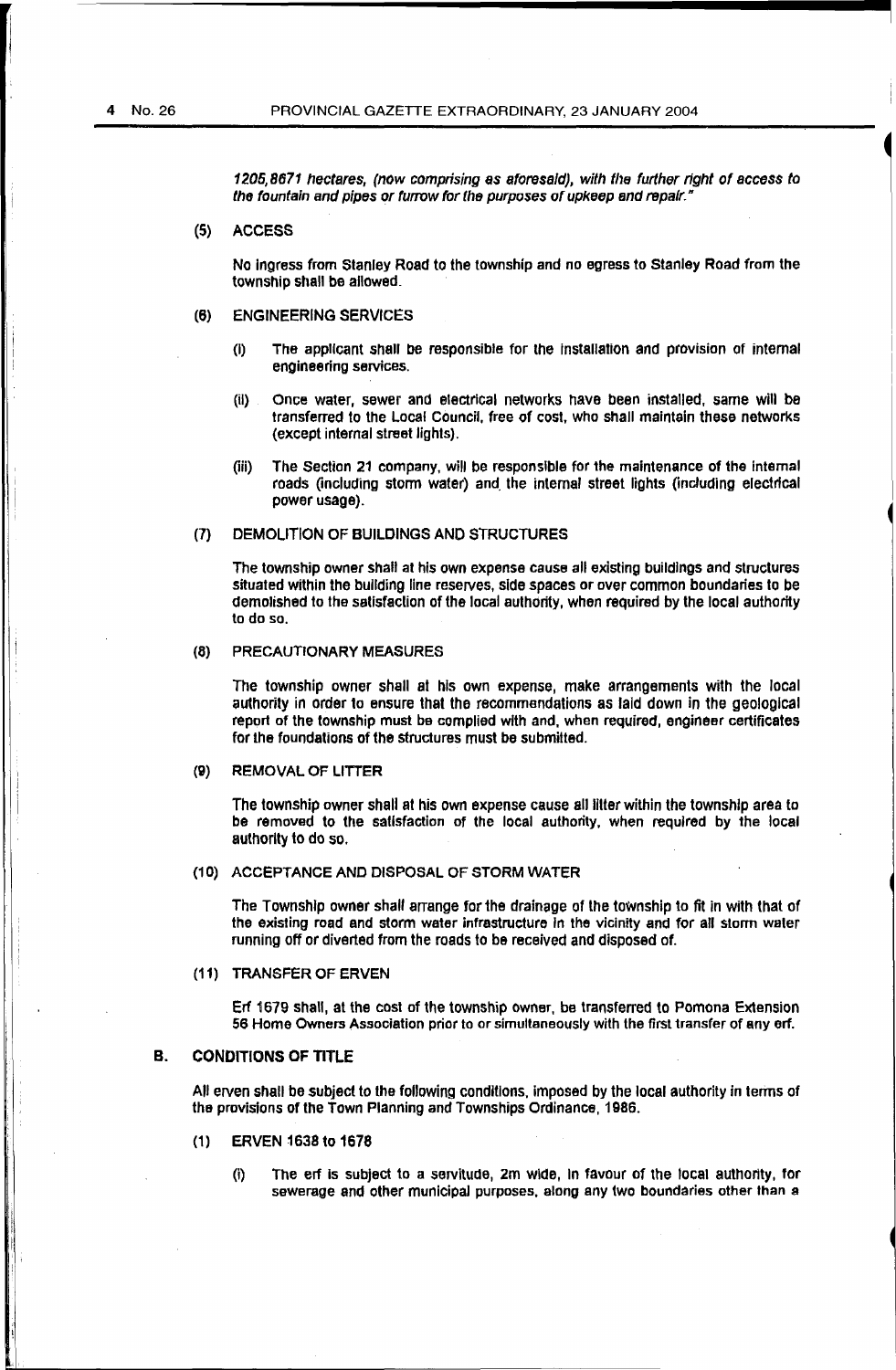street boundary and in the case of a panhandle ert, an additional servitude for municipal purposes 2m wide across the access portion of the erf, if and when required by the local authority: Provided that the local authority may dispense with any such servitude.

- (ii) No building or other structure shall be erected within the aforesaid servitude area and no large-rooted trees shall be planted within the area of such servitude or within 2m thereof.
- (iii) The local authonty shall be entitled to deposit temporarily on the land adjoining the aforesaid servitude such material as may be excavated by it during the course of the construction. maintenance or removal of such sewerage mains and other works as it. in its discretion may deem necessary and shall further be entitled to reasonable access to the said land for the aforesaid purpose subject to any damage done during the process of the construction, maintenance or removal of such sewerage mains and other works being made good by the local authority.
- (iv) Every owner of the erf, or of any subdivided portion thereof, or any person who has an interest therein shall become and shall remain a Member of the Home Owners' Association and be subject to its constitution until he/she ceases to be an owner of aforesaid. Neither the erf nor any subdivided portion thereof nor any interest therein shall be transferred to any person who has not bound himself/herself to the satisfaction of such Association to become a Member of the Home Owners' Association.
- (v) The owner of the erf or any subdivided portion thereof. or any person who has an interest therein, shall not be entitled to transfer the erf or any subdivided portion thereof or any interest therein without the Clearance Certificate from the Home owners' Association that the provisions of the Articles of Association or the Home Owners· Association have been complied with.
- (vi) The tenn "Home Owners' Association" in the aforesaid conditions of Title shall mean Pomona Extension 56 Home Owners Association (an Association Incorporated in terms or Section 21 of the Companies Act, 1973 (Act No. 61 of 1973) as amended).
- (2) ERF 1679
	- (i) The erf is subject to a servitude, 2m wide, in favour of the local authority, for sewerage and other municipal purposes, along any two boundaries other than a street boundary and in the case of a panhandle erf, an additional servitude for municipal purposes  $2m$  wide across the access portion of the erf, if and when required by the local authority: Provided that tne local authority may dispense with any such servitude.
	- (ii) No building or other structure shall be erected within the aforesaid servitude area and no large-rooted trees shall be planted within the area of such servitude or within 2m thereof.
	- (iii) The local authority shall be entitled to deposit temporarily on the land adjoining the aforesaid servitude such material as may be excavated by It during the course of the construction, maintenance or removal of such sewerage mains and other works as It, in its discretion may deem necessary and shall further be entitled to reasonable access to the said land for the aforesaid purpose subject to any damage done during the process of the construction, maintenance or removal of such sewerage mains and other works being made good by the local authority.
	- (iv) Subject to a servitude for municipal purposes in favour of the local authority, as indicated on the general plan to guarantee access to the local authority's personnel and vehicles in order to carry out repair and maintenance work to the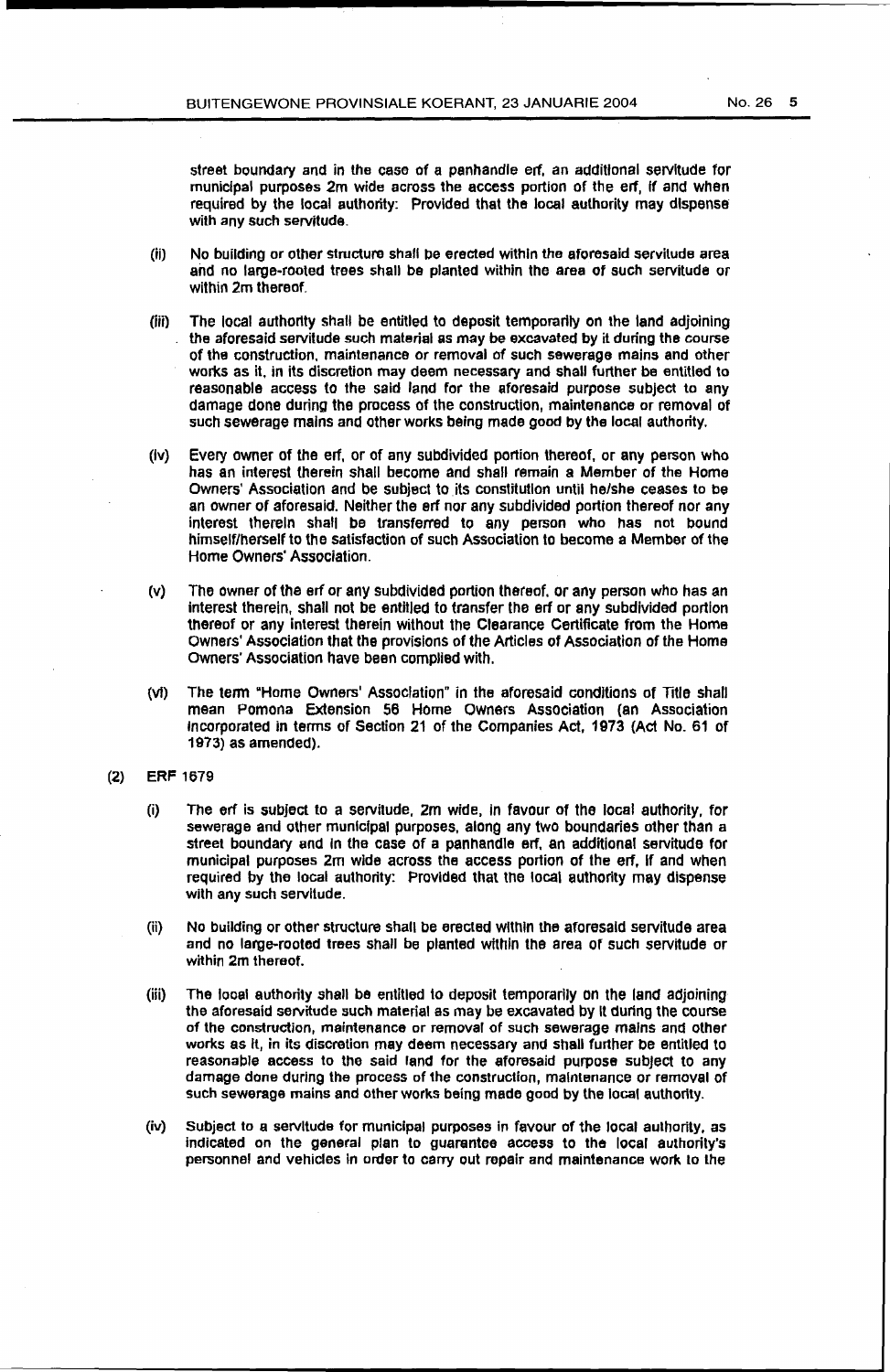water, sewer and electrical networks (excluding street lights) after they have been taken over by the local authority.

(v) Subject to a right-of-way servitude In favour of all the other erven in the township, as indicated on the general plan, to guarantee access to a public road to all the residents,

Acting Head. Kempton Park Service Delivery Centre Civic Centre, c/o CR Swart Drive and Pretoria Road, (PO Box 13), Kempton Park, 1620

# PLAASLIKE BESTUURSKENNISGEWING 102

# EKURHULENI METROPOLITAANSE MUNISIPALITEIT (KEMPTON PARK DIENSLEWERINGSENTRUM) VERKLARING TOT GOEDGEKEURDE OORP

lngevolge artikel 103 van die Ordonnansie op Oorpsbeplanning en Dorpe, 1986 (Ordonnansle 15 van 1986), verklaar die Ekurhuleni Metropolitaanse Munisipallteit (Kempton Park Diensleweringsentrum) hierby die dorp Pomona Ultbreiding 56 tot 'n goedgekeurde dorp onderworpa aan die voorwaardes uiteengesit in die bygaande Bylae.

#### BYLAE

VOORWAARDES WAAROP DIE AANSOEK GEDOEN DEUR LOQUAT INVESTMENTS 498 BK (HIERNA OlE AANSOEKDOENERIDORPSEIENAAR GENOEM) INGEVOLGE DIE BEPALINGS VAN GEDEELTES A EN C VAN HOOFSTUK 3 VAN DIE ORDONNANSIE OP DORPSBEPLANNING EN DORPE, 1966 (ORDONNANSIE No. 15 VAN 1986); OM TOESTEMMING OM 'N DORP TE STIG OP GEDEELTE 261 ('N GEDEELTE VAN GEDEELTE 15) VAN DIE PLAAS RIETFONTEIN 31, REGISTRASIE AFDELING I.R., TOEGESTAAN IS

#### A. STIGTINGSVOORWAARDES

{1) NAAM

Die naam van die dorp is Pomona Uitbreiding 56.

(2) ONTWERP

Die dorp bestaan uit erwe en strate soos aangedui op Algemene Plan L.G. No. 8867/2003.

#### (3) BEGIFTIGING

Betaalbaar aan die plaaslike bestuur:

Die dorpseienaar sal in terme van Artikel 81, sowel as Artikel 98(2) en (3) van die Ordonnansie op Dorpsbeptannlng en Dorpe, 1986 'n lompsom begiftlging van R30 000 (Dertigduisend Rand) aan die plaaslike bestuur betaal.

Die geld kan gebruik word vlrdie opgradering van enige parke.

(4) BESKJKKING OOR BEST AANOE TITELVOORWAARDES

Aile erwe moet onderworpe gemaak word aan bestaande voorwaardes en serwitute. as daar is, met lnbegrip van die voorbehoud van die regte op minerale, maar ultgeslult die volgende voorwaarde wat nie aan eienaars van erwe in die dorp oorgedra word nie:

"The original Remaining Extent of Portion A or the farm Rietfontein No. 18, District Benoni, measuring as such 1205,8871 hectares (comprising of Portions "C" and "D"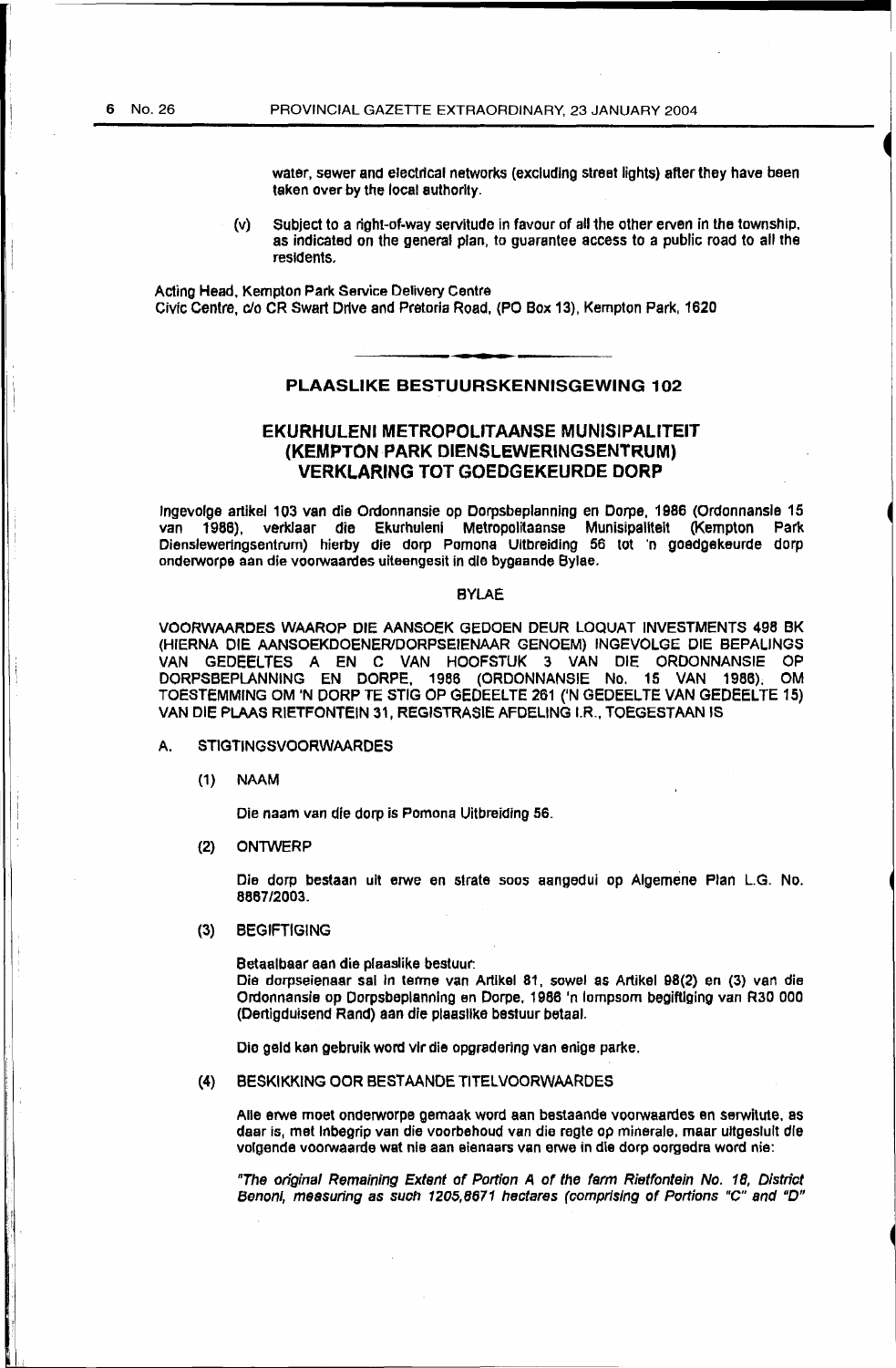now forming portion of Portion "G" of portion "A" of the said farm) held under Certificate of Amended Title No. 4882/11924, Portion "E" measuring 17,1306 hectares, held under Deed of Transfer No. 3159/1919, and the Remaining Extent measuring as such 236,6626 hectares held under Deed of Transfer No. 3708117 or which the aforesaid Holding as a portion, is entitled to one half of the water coming out of the fountain (running from three sources) situate near the Western Boundary line of that portion of the property held under the said Certificate of Amended Title No. 488211924, Indicated on the diagram annexed to the said Certificate of Amended Title oy ngure, a, F,b,G,E,o,p,u,t,O, and close to the Kaffir Dam namely the dam from which a furrow is led to the windmill and the right to lead the water aforesaid *by* means of pipes or a water furrow an to the said original Remaining Extent of Portion A, measuring as such 1205,8671 hectares, (now comprising as aforesaid), with the further right of access to the fountain and pipes or furrow for the purposes of upkeep and repair."

#### {5) TOEGANG

Geen ingang vanaf Stanleyweg na die dorp en geen uitgang na Stanleyweg vanaf cue dorp sal toegelaat word nie.

#### (6) INGENIEURSOIENSTE

- (ii) Die appllkant sal verantwoordelik wees vir lnstallerlng en voorsiening van interne ingenieursdienste.
- (ii) Wanneer water, riool en elektriese netwerke ge"installeer is sal dlt vry van koste aan die plaasllke bestuur oorgedra word, wie sodanige netwerke sal onderhou (ultgesluit interne straatligte).
- (Iii) Die Artikel 21 maatskappy sal verantwoordelik wees vir die onderhoud van die interne paaie (ingeslult stonnwater) en die interne straatligte (ingesluit elektriese kragverbruik).

#### (7) SLOPING VAN GEBOUE

Die dorpseienaar moet op eie koste aile bestaande geboue en strukture wat binne boulynreserwes, kantruimtes of oar gemeenskapllke Qrense gelee is, laat sloop tot bevrediging van die plaasllke bestuur wanneer die plaaslike bestuur dit vereis.

#### (8) VOORKOMENDE MAATRE&LS

Ole dorpseienaar moet op eie koste reelings met die plaaslike bestuur tref om te verseker dat die aanbevelings soos neergelê in die geologiese verslag van die dorp nagekom word en wanneer vereis, 'n ingenieursertifikaat vir die fondasies van die strukture indien.

#### (9) VERWYDERING VAN ROMMEL

Die Clorpseienaar moet op eie koste aile rommel binne die dorpsgebled laat verwyder tot bevrediging van die plaaslike bestuur wanneer die plaaslike bestuur dit vereis.

#### {10) ONTVANG EN WEGDOEN VAN STORMWATER

Die dorpselenaar sal voorsorg tref vir die dreinering van die dorp om in te pas by die bestaande pad en stormwater infrastruktuur in die omgewtng en vir die ontvangs en wegdoen van aile stormwater wegloop of afloop vanaf paaie.

#### {11) OORDRAG VAN ERWE

Erf 1679 sal op koste van die dorpseienaar aan die Pomona Uitbreiding 56 Huiseienaarsvereniging oorgedra word voor of gelyktydig met die oordrag van die eerste erf.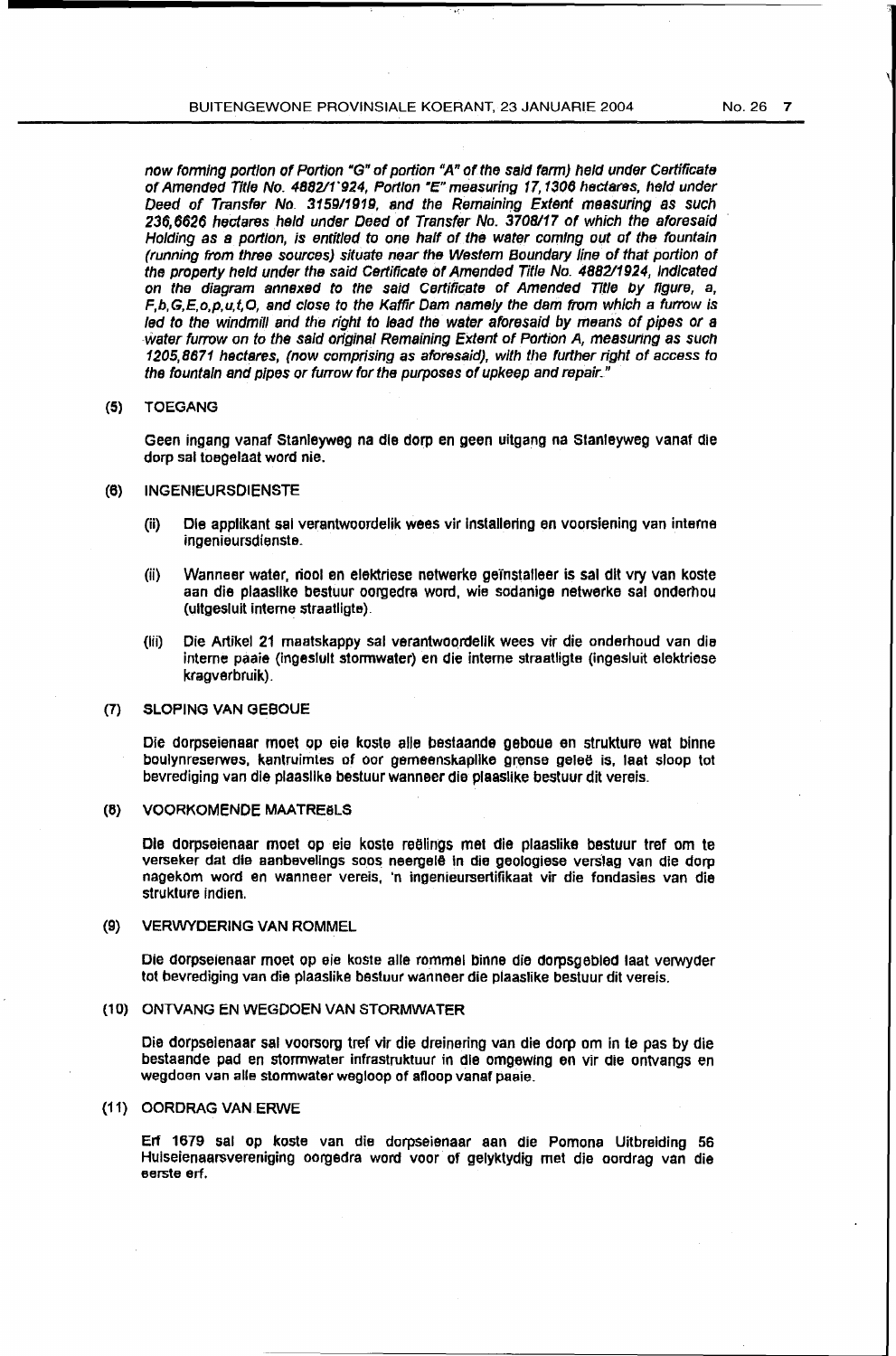#### B. TITELVOORWAARDES

Aile erwe is onderworpe aan die volgende voorwaardes soos aangedui deur die plaaslike bestuur ingevolge die bepalings van die Ordonnansie op Dorpsbeplanning en Dorpe. 1986.

- (1} ERWE 1638 to 1676
	- (i) Die erf is onderworpe aan 'n serwituut, 2m breed, vir riolerings- en ander munisipale doeleindes, ten gunste van die plaaslike bestuur, langs enlge twee grense, uitgesonderd 'n straatgrens en, in die geval van 'n pypsteelerf. 'n addisionele serwltuut vir munislpale doelelndes, 2m breed oor die toegangsgedeelte van die erf, lndien en wanneer verlang deur die piaaslike bestuur: Met dien verstande dat die plaaslike bestuur van enige sodanige serwituut mag afsien.
	- (ii) Geen geboue of ander struktuur mag binne die voornoemde serwituutgebied opgerig word nie en geen grootworteibome mag binne die gebied van sodanige serwituut of binne 'n afstand van 2m daarvan geplant word nie.
	- {iii) Die plaaslike bestuur is geregtig om enige materiaal wat deur hom ultgegrawe word tydens die aanleg, onderhoud of verwydering van sodanige rioolhoofpypleldlngs en ander werke wat hy volgens goeddunke noodsaaklik ag, tydelik te plaas op die grond wat aan die voornoemde serwituut grens en voorts sal die plaaslike bestuur geregtlg wees tot redellke toegang tot genoemde grond vir die voomoemde doel, onderworpe daaraan dat die plaasllke bestuur enige skade vergoed wat gedurende die aanleg, onderhoud of verwydering van sodanige rioolhoofpypieiding en ander werke veroorsaak word.
	- (iv) Die elenaar van 'n erf of enige onderverdaling of enige persoon wat ·n belang In 'n erf het, sal'n lid word en bly van die Huiseienaars Vareniging, onderworpe aan ale konstltusle daargestel, totdat so •n persoon ophou om 'n eienaar te wees. Die erf of enige gedeelte daarvan sal nie oorgedra word aan enige persoon wat nie hom/haarself. ten genoee van die Vereniging, verbind tot 'n Lid van die Hulselenaars Vereniging nie.
	- (v) Die elenaar van 'n erf of enige onderverdeling daarvan, of enige persoon wat 'n belang in die erf het, sal nie geregtig wees om die erf of enige onderverdeling daarvan of enige belang daarin. oor te dra sander 'n Ultklaringsertlflkaat van die Hulseienaars Vareniging dat die voorwaardes van die Artikels van Vereniging van die Huisaienaars Veraniging, nagekom Is nie.
	- (vi) In die voomoemde voorwaardes van die Titel sal die term "Huiseienaars Vereniging" beteken, die huiselenaars vereniging van Pomona Uitbreiding 56 ('n Vereniging soos ingelyf in terma van Artikel 21 van die Maatskappye Wet, 1973 (Wet 61 van 1973) soos gewysig.
- (2) ERF 1679
	- (I) Ole erf is onderworpe aan 'n serwituut, 2m breed, vir riolerings- en ander munisipale doeleindes, ten gunste van die plaasllke bestuur, langs enige twee grense, uitgesonderd 'n straatgrens en, in die geval van 'n pypsteelerf, 'n addisionele serwituut vir munisipale doeleindes, 2m breed oor die toegangsgedeelte van die erf. indien en wannear verlang deur die pJaaslike bestuur: Met dian verstande dat die plaasllke bestuur van enige sodanige serwituut mag afsien.
	- (ii} Geen geboue of ander struktuur mag binne die voarnoemde serwituutgebied opgerig word nie en geen grootwortelbome mag binna die gebied van sodanlge serwituut of binne 'n afstand van 2m daarvan geplant woro nie.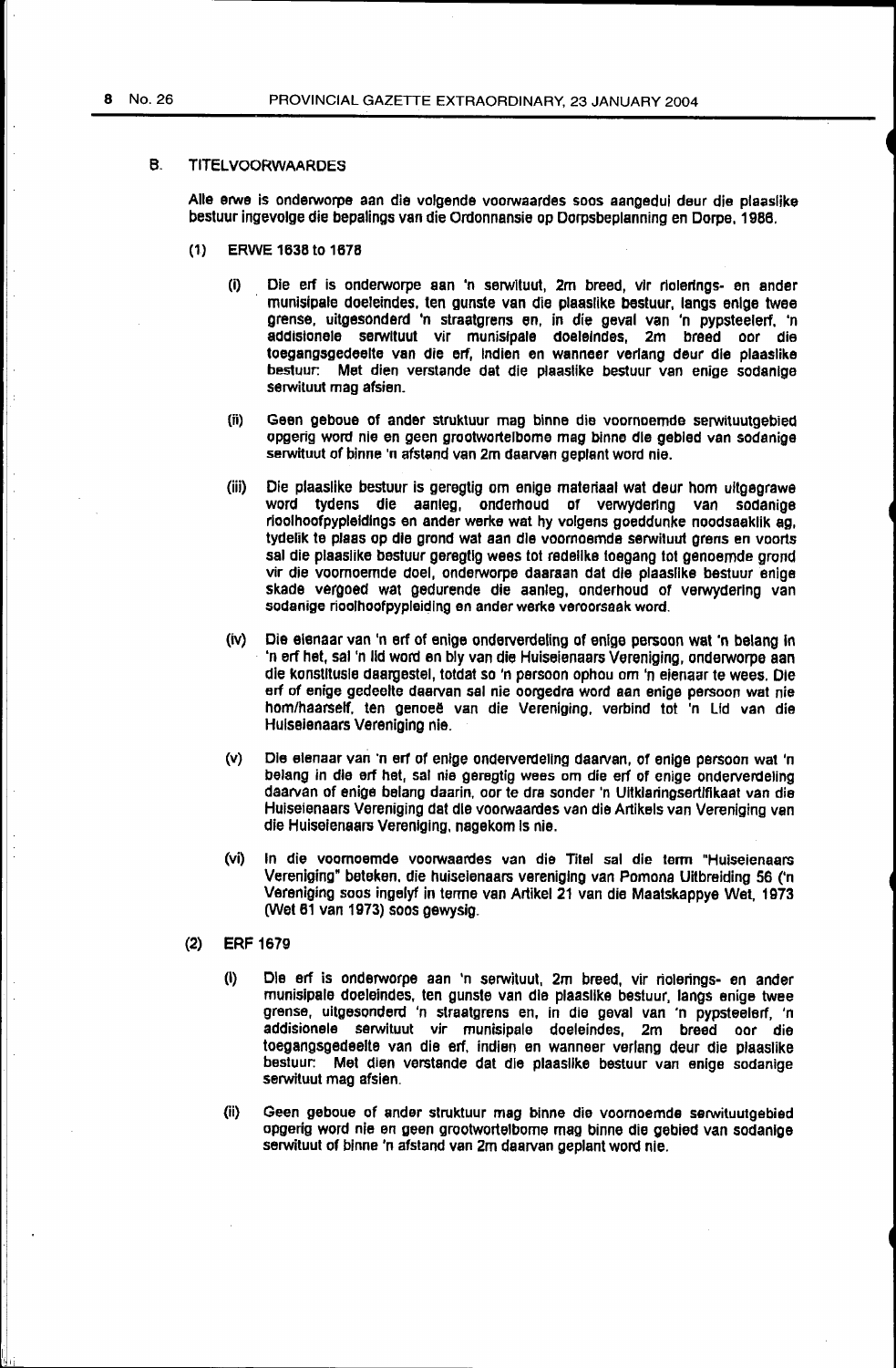- (iii) Die plaaslike bestuur is geregtig om enige materiaal wat deur hom uitgegrawe word tydens die aanleg, onderhoud of verwydering van rioolhoofpypleidings en ander werke wat hy volgens goeddunke noodsaaklik ag, tydelik te plaas op die grond wat aan die voomoemde serwituut grens en voorts sal die plaaslike bestuur geregtig wees tot redelike toegang tot genoemde grond vir die voomoemde doel, onderworpe daaraan dat die plaaslike bestuur enige skade vergoed wat gedurende die aanleg, onderhoud of verwydering van sodanige rioolhoofpypleiding en ander werke veroorsaak word.
- (iv) Onderworpe aan •n serwituut vir munisipale doeleindes ten gunste van die plaaslike bestuur soos op die algemene plan aangedui om toegang vir aile plaasllke bestuur personeellede en voertule te verseker om herstel aan of instandhouding van die water, riool en elektriese netwerke (uitgesluit straatligte) 1e doen nadat dit deur die plaaslike bestuur oorgeneem is.
- (v} Onderworpe aan 'n Reg van Weg serwituut ten gunste van al die ander erwe In die dorp soos op die algemene plan aangedui oor die hele erf om toegang te verseker viral die inwoners tot 'n publleke pad.

Waarnemende Hoof, Kempton Park Diensleweringsentrum Burgersentrum, hN CR Swart Rylaan en Pretoriaweg, (Posbus 13), Kempton Park. 1620

# **LOCAL AUTHORITY NOTICE 103**

#### EKURHULENI METROPOLITAN MUNICIPALITY (KEMPTON PARK SERVICE DELIVERY CENTRE}

#### KEMPTON PARK TOWN PLANNING SCHEME 1987: AMENDMENT SCHEME 1291

The Ekurhuleni Metropolitan Municipality (Kempton Park Service Delivery centre) hereby, in terms of the provisions of Section 125(1) of the Town-planning and Townships Ordinance, 1986 declares that is nas approved an amendment scheme, being an amendment of Kempton Park Town Planning Scheme 1987, comprising the same land as included in the township of Pomona Extension 56 Township.

Map 3 and the scheme clauses of the amendment scheme are available for inspection at all reasonable times at the offices of the Head of Department, Department Development Planning and Local Govemment, Gauteng Provincial Government, Johannesburg, as well as the Municipal Manager, Room B301, 3<sup>rd</sup> Level, Civic Centre, c/o C R Swart Drive and Pretoria Road, Kempton Park, Ekurhuleni Metropolitan Municipality {Kempton Park Service Delivery Centre}.

This amendment is known as Kempton Park Amendment Scheme 1291.

PM Maseko, City Manager, Ekurhuleni Metropolitan Municipality, 2<sup>nd</sup> Floor, EGSC Building, corner Cross and Rose Streets, Gerrniston, Private Bag X1069, Gennlston, 1400.

#### **PLAASLIKE BESTUURSKENNISGEWING 103**

EKURHULENI METROPOLIT AANSE MUNISIPALITEIT (KEMPTON PARK DIENSLEWERINGSENTRUM)

KEMPTON PARK DORPSBEPLANNINGSKEMA 1987: WYSIGINGSKEMA 1291

Die Ekurhuleni Metropolitaanse Munisipaliteit (Kempton Park Diensleweringsentrum) verklaar hierby, ingevolge die bepalings van Artikel 125(1} van die Ordonnansie op Dorpsbeplanning en Oorpe, 1986, dat dit 'n wysigingskema, synde 'n wysiging van die Kempton Park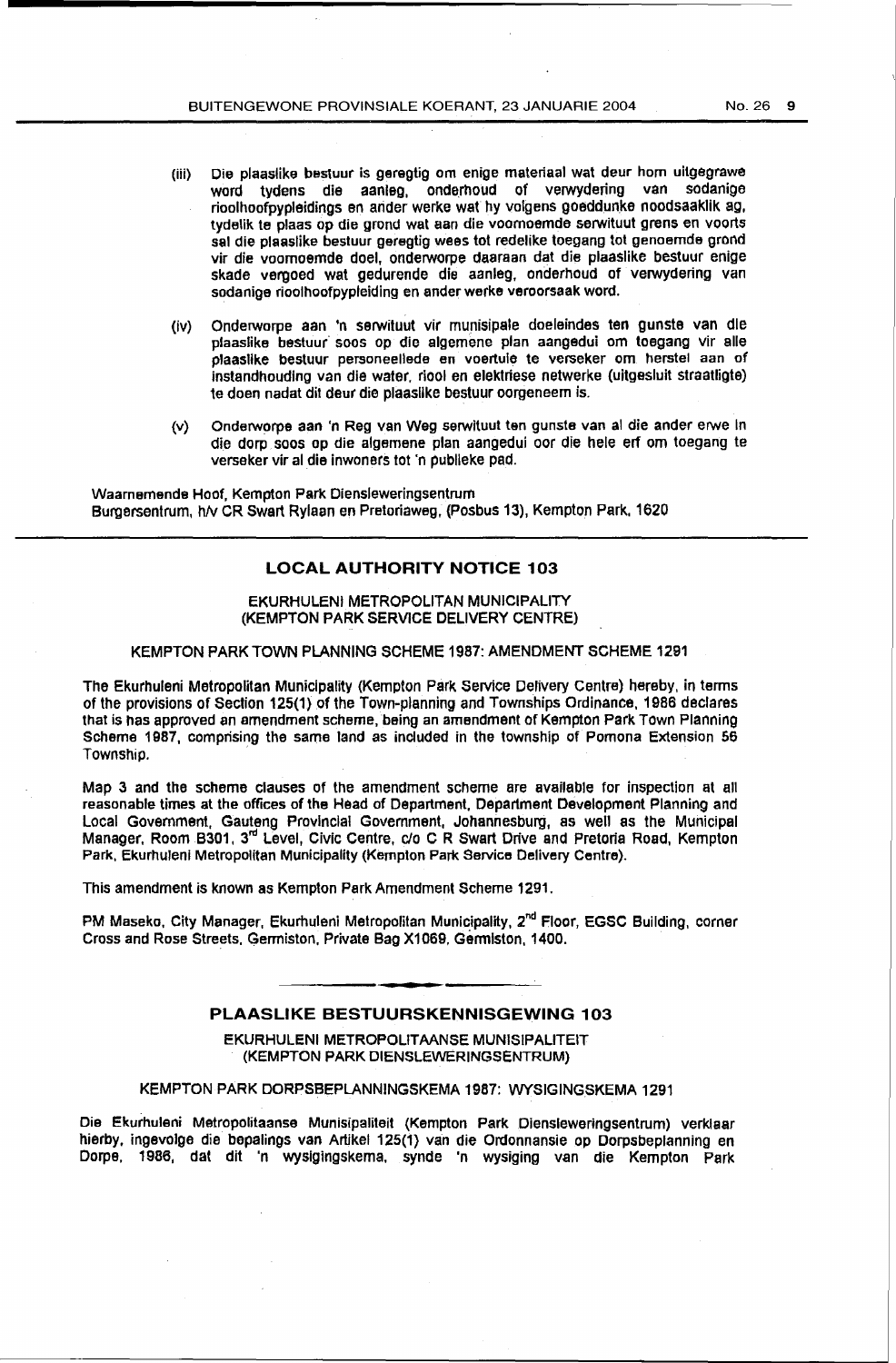Dorpsbeplanningskema, 1987, wat uit dieselfde grond as die dorp Pomona Uitbreiding 56 bestaan, goedgekeur het.

Kaart 3 en die skemaklousules van die wysiglngskema word In bewarlng gehou by die kantoor van die Hoof van Departement, Oepartement Ontwikkelingsbeplanning en Plaaslike Regerings. Gauteng Provinsiate Regering, Johannesburg en by dle Munisipale Bestuurder, Kamer 8301. 3de Vlak, Burgersentruun, h/v C R Swartrylaan en Pretoriaweg, Kempton Park, Ekurhuleni Metropolitaanse Munisipaliteit (Kempton Park Oiensleweringsentrum).

Hierdie wysiging staan bekend as Kempton Park Wysigingskema 1291.

PM Maseko, Stadsbestuurder, Ekumuleni Metropolitaanse Munisipaliteit, 2de Vloer, EGSC Gebou, hoek van Cross en Rose Strate, Germiston, Privaatsak X1069, Germiston, 1400.

G\$193/rs

'. I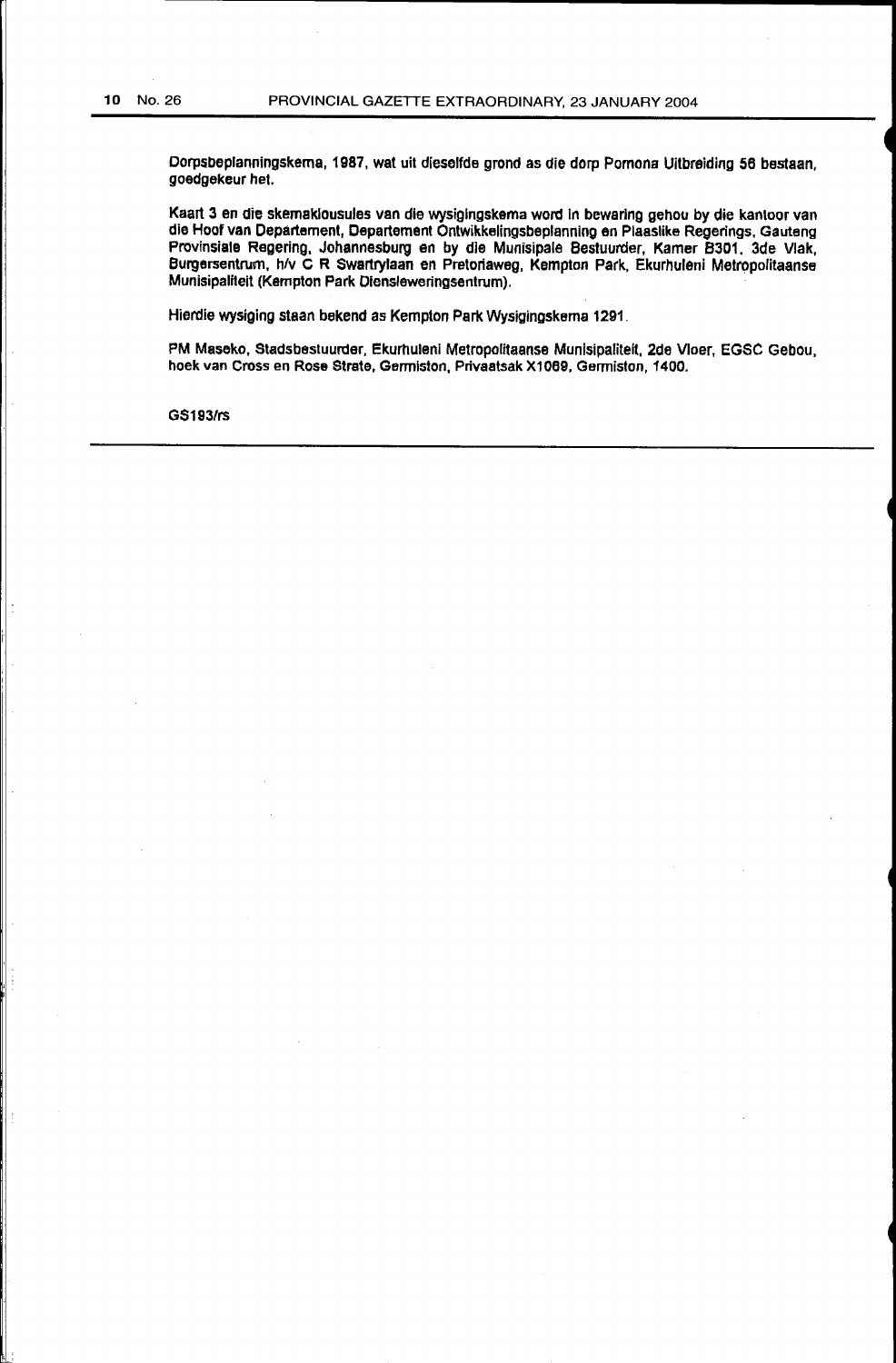# **IMPORTANT NOTICE** The Gauteng Provincial Gazette Function will be transferred to the Government Printer in Pretoria as from 2nd January 2002 NEW PARTICULARS ARE AS FOLLOWS: Postal address: Physical address: Private Bag X85 Government Printing Works Pretoria 149 Bosman Street Pretoria 0001 New contact persons: Awie van Zyl Tel.: (012) 334-4523 Mrs H. Wolmarans Tel.: (012) 334-4591 Fax number: (012) 323-8805 E-mail address: awvanzyl@ print.pwv.gov.za Contact persons for subscribers: Mrs S. M. Milanzi Tel.: (012) 334-4734 Mrs J. Wehmeyer Tel.: (012) 334-4753 Fax.: (012) 323-9574 This phase-in period is to commence from November 2001 (suggest date of advert) and notice comes into operation as from 2 January 2002. Subscribers and all other stakeholders are advised to send their advertisements directly to the Government Printing Works, two weeks before the 2nd January 2002. In future, adverts have to be paid in advance before being published in the Gazette. HENNIE MALAN Director: Financial Management Office of the Premier (Gauteng)